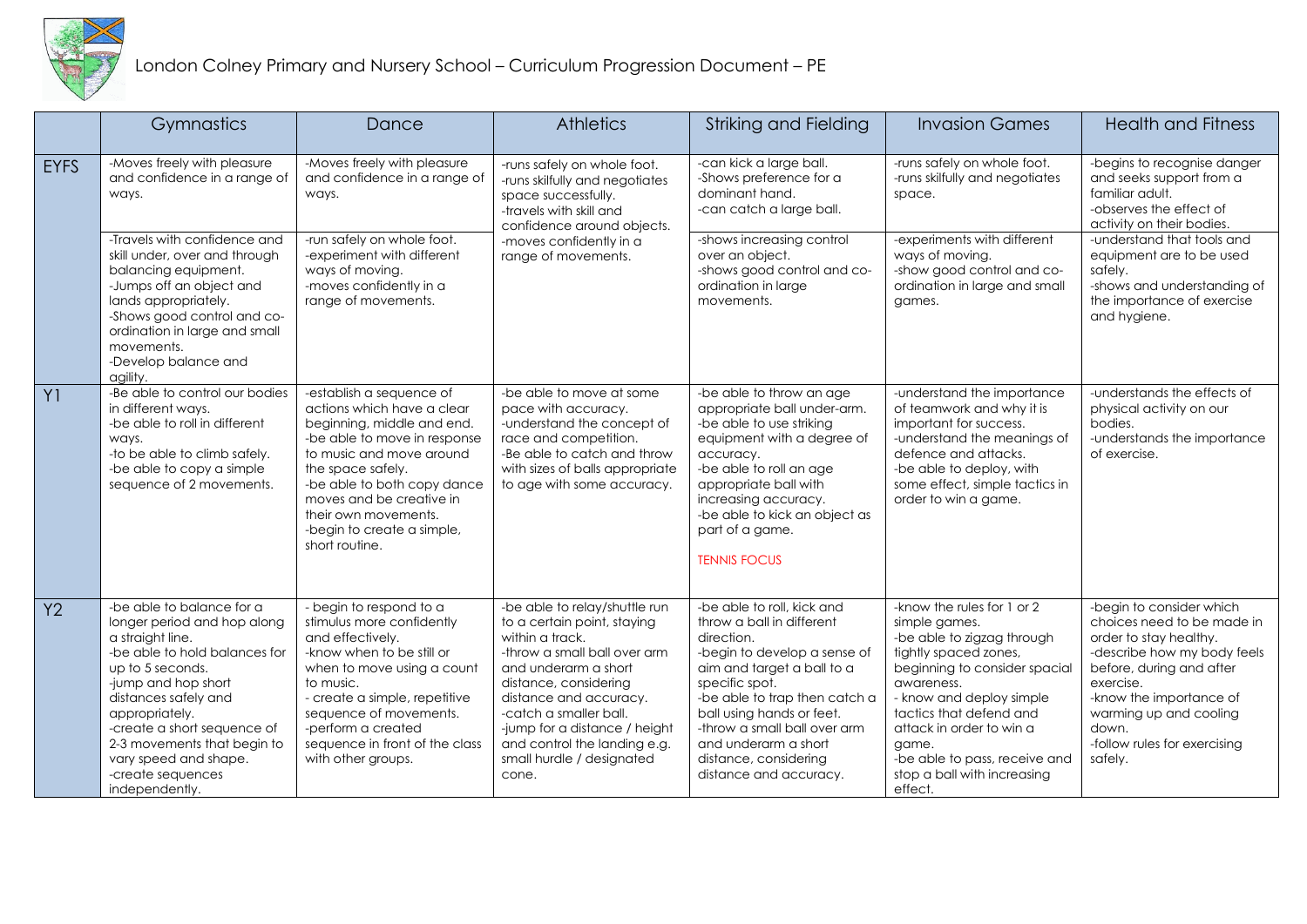

|                |                                                                                                                                                                                                                                                                                                                                                                                                          |                                                                                                                                                                                                                                                                                                                                                                                                                                                                                                                                    |                                                                                                                                                                                                                                                                                                                                                                           | -strike a ball with a larger<br>sized racket with increasing<br>accuracy.<br>-catch a smaller ball.<br>-understand and apply<br>simple rules of tennis to a<br>game.<br><b>TENNIS FOCUS</b>                                                                                                                                                                                                                                                                                 | -participate in team games.                                                                                                                                                                                                                                                                                                                                                                   |                                                                                                                                                                                                 |
|----------------|----------------------------------------------------------------------------------------------------------------------------------------------------------------------------------------------------------------------------------------------------------------------------------------------------------------------------------------------------------------------------------------------------------|------------------------------------------------------------------------------------------------------------------------------------------------------------------------------------------------------------------------------------------------------------------------------------------------------------------------------------------------------------------------------------------------------------------------------------------------------------------------------------------------------------------------------------|---------------------------------------------------------------------------------------------------------------------------------------------------------------------------------------------------------------------------------------------------------------------------------------------------------------------------------------------------------------------------|-----------------------------------------------------------------------------------------------------------------------------------------------------------------------------------------------------------------------------------------------------------------------------------------------------------------------------------------------------------------------------------------------------------------------------------------------------------------------------|-----------------------------------------------------------------------------------------------------------------------------------------------------------------------------------------------------------------------------------------------------------------------------------------------------------------------------------------------------------------------------------------------|-------------------------------------------------------------------------------------------------------------------------------------------------------------------------------------------------|
| Y <sub>3</sub> | -know a variety of jumps and<br>jumping movements,<br>executing safely and<br>appropriately.<br>-be able to balance on 1<br>foot and hold for up to 10<br>seconds.<br>-create sequences of 3<br>movements with at least 2<br>different techniques being<br>used e.g. rolling, jumping,<br>balancing, crawling.<br>-create sequences with<br>myself and one other.                                        | -respond to a stimulus by<br>suggesting movements that<br>match the style and feel.<br>-be able to consider and<br>perform movements and<br>actions more appropriate the<br>provided stimulus.<br>-create a more complex<br>routine of dance using a<br>range of movements.<br>- perform a created<br>sequence in front of the class<br>with other groups or<br>independently.<br>-respond / evaluate<br>another's performance by<br>suggesting a like.                                                                            | -sprint 70m, staying within the<br>track.<br>-be able to throw a small ball<br>overarm and underarm a<br>further distance with<br>accuracy.<br>-catch a small ball.<br>-be able to jump for a<br>specific distance or height,<br>considering how to improve<br>the distance/height on a<br>second jump.                                                                   | -be able to throw a small ball<br>overarm and underarm.<br>-catch a small ball.<br>-be able to throw a ball with<br>an increasing sense of aim,<br>considering power needed<br>to reach a distance.<br>-strike a ball with a smaller<br>sized bat / racket with<br>increasing accuracy.<br>-understand and apply<br>simple rules of rounders to a<br>game.<br><b>ROUNDERS FOCUS</b>                                                                                         | -know the rules for a range of<br>simple games.<br>-be able to zigzag with<br>confidence through tightly<br>spaces zones, considering<br>spacial awareness.<br>-change speed and direction<br>with confidence when<br>dribbling a ball.<br>-understand and apply the<br>rules of netball to a simple<br>game.<br><b>NETBALL FOCUS</b>                                                         | -explain lifestyle choices that<br>will allow us to stay healthy.<br>-compare how my body feels<br>before, during and after<br>exercise.<br>-apply rules for exercising<br>safely at all times. |
| Y4             | -be able to use jumping,<br>hopping and skipping<br>movements with accuracy<br>and precision.<br>-be able to hold balances for<br>up to 15 seconds.<br>-create sequences with 3 or<br>more movements in that<br>include transitions and at<br>least 3 different techniques.<br>-create a sequence as part<br>of a small group.<br>-begin to evaluate my own<br>and others sequences and<br>performances. | -confidently respond to a<br>stimulus by discussing the mood<br>and feeling and modelling<br>suggestions of movements to<br>match.<br>-create imaginative sequences<br>that use a range of movements<br>to portray the mood and<br>feeling of the stimulus.<br>-understand and use technical<br>dance aspects e.g. canon,<br>levels, unison etc.<br>-perform sequences either as<br>part of a group or<br>independently.<br>-respond / evaluate another's<br>or own sequence by discussing<br>likes and an area of<br>improvement. | -sprint 70m, staying within the<br>track.<br>-be able throw a small.<br>heavier ball a further<br>distance with precision and<br>accuracy.<br>-be able to jump for a<br>specific distance or height,<br>considering how to improve<br>the distance/height on a<br>second jump.<br>-use the skills acquired to<br>participate in competition or<br>competitive activities. | -be able to throw a small ball<br>overarm and underarm,<br>knowing which technique to<br>use dependent on distance<br>required.<br>-catch a small ball from an<br>increased distance.<br>-be able to throw a ball with<br>accurate aim, considering<br>power needed to reach a<br>distance.<br>-strike a ball with a smaller<br>sized bat / racket with<br>increasing accuracy.<br>-understand and apply<br>simple rules of rounders to a<br>game.<br><b>ROUNDERS FOCUS</b> | -know the rules for a range of<br>games and begin to use<br>these to devise our own.<br>-use spacial awareness<br>confidently to move in and<br>out of spaces and apply to<br>game play.<br>-travel with an object whilst<br>running.<br>-dribble a ball with speed<br>and accuracy.<br>-understand and apply the<br>rules of basketball to a<br>competitive game.<br><b>BASKETBALL FOCUS</b> | -confidently explain and<br>demonstrate what we need<br>to do to stay healthy.<br>-explain the importance of<br>warming up and cooling<br>down correctly and safely<br>and demonstrate this.    |